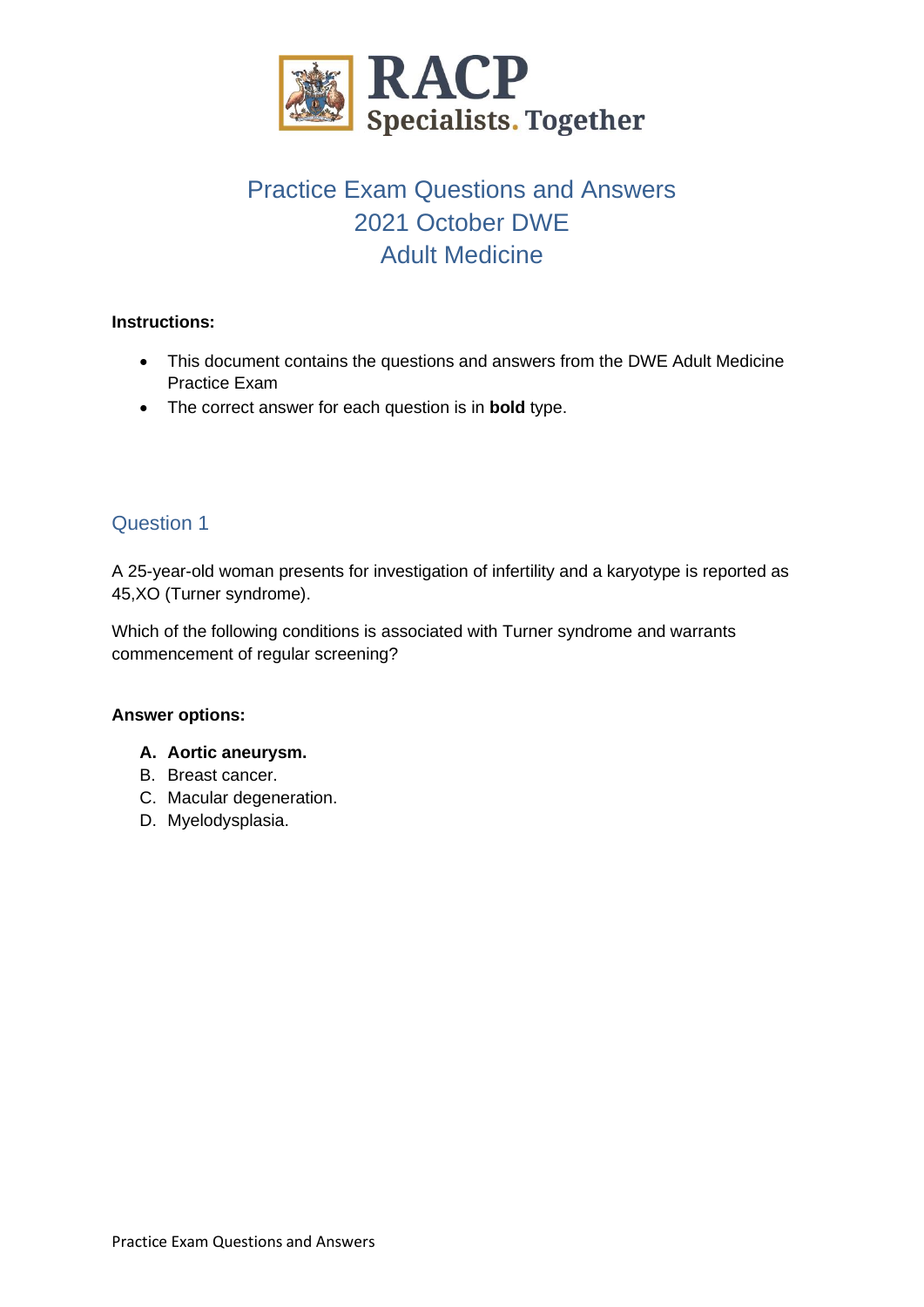

The graph presented shows changes in the drug plasma concentration and systolic blood pressure (SBP) over 24 hours following administration of a single dose.

# Relationship between drug concentration and systolic blood pressure (SBP)



What is the best explanation for this pharmacokinetic–pharmacodynamic relationship?

### **Answer options**:

#### **A. An active metabolite.**

- B. Rapid absorption.
- C. Receptor upregulation.
- D. Short elimination half-life.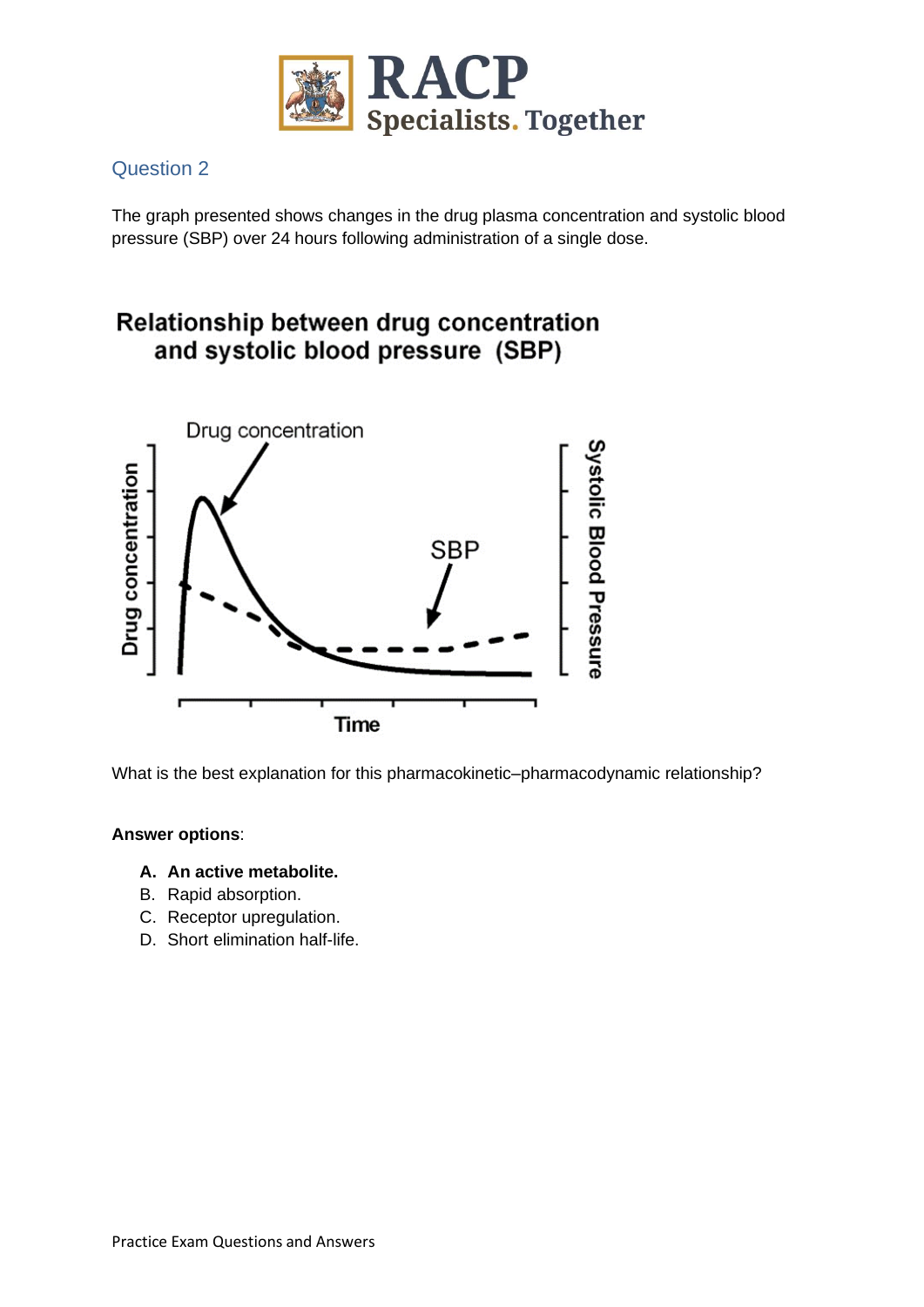

A 19-year-old male is currently in hospital with his third episode of lobar pneumonia due to *Streptococcus pneumoniae* in the last 2 years. He reports a background of chronic sinus symptoms and frequent bronchitis, and takes 4–6 courses of antibiotics per year. He also reports intermittent non-bloody diarrhoea.

Preliminary screening for immunodeficiency shows the following:

| Pneumococcal antibodies: |                    |                |
|--------------------------|--------------------|----------------|
| <b>Total IgG</b>         | 14 mg/L            | [>16]          |
| lgG2                     | 2 mg/L             | [> 5]          |
|                          |                    |                |
| Immunoglobulins:         |                    |                |
| IgG                      | $2.6$ g/L          | $[7 - 16]$     |
| lgA                      | $< 0.07$ g/L       | $[0.8 - 4.0]$  |
| lgM                      | $2.5$ g/L          | $[0.4 - 2.5]$  |
|                          |                    |                |
| Lymphocyte subsets:      |                    |                |
| $CD4+$                   | 1023 cells/µL      | $[500 - 1650]$ |
| $CD8+$                   | 477 cells/µL       | $[210 - 1200]$ |
| <b>NK</b>                | 135 cells/µL       | $[40 - 500]$   |
| CD19+                    | $O$ cells/ $\mu$ L | $[80 - 600]$   |

What is the most likely diagnosis?

- A. Common variable immunodeficiency (CVID).
- B. IgA deficiency.
- C. Specific antibody deficiency.
- **D. X-linked agammaglobulinaemia.**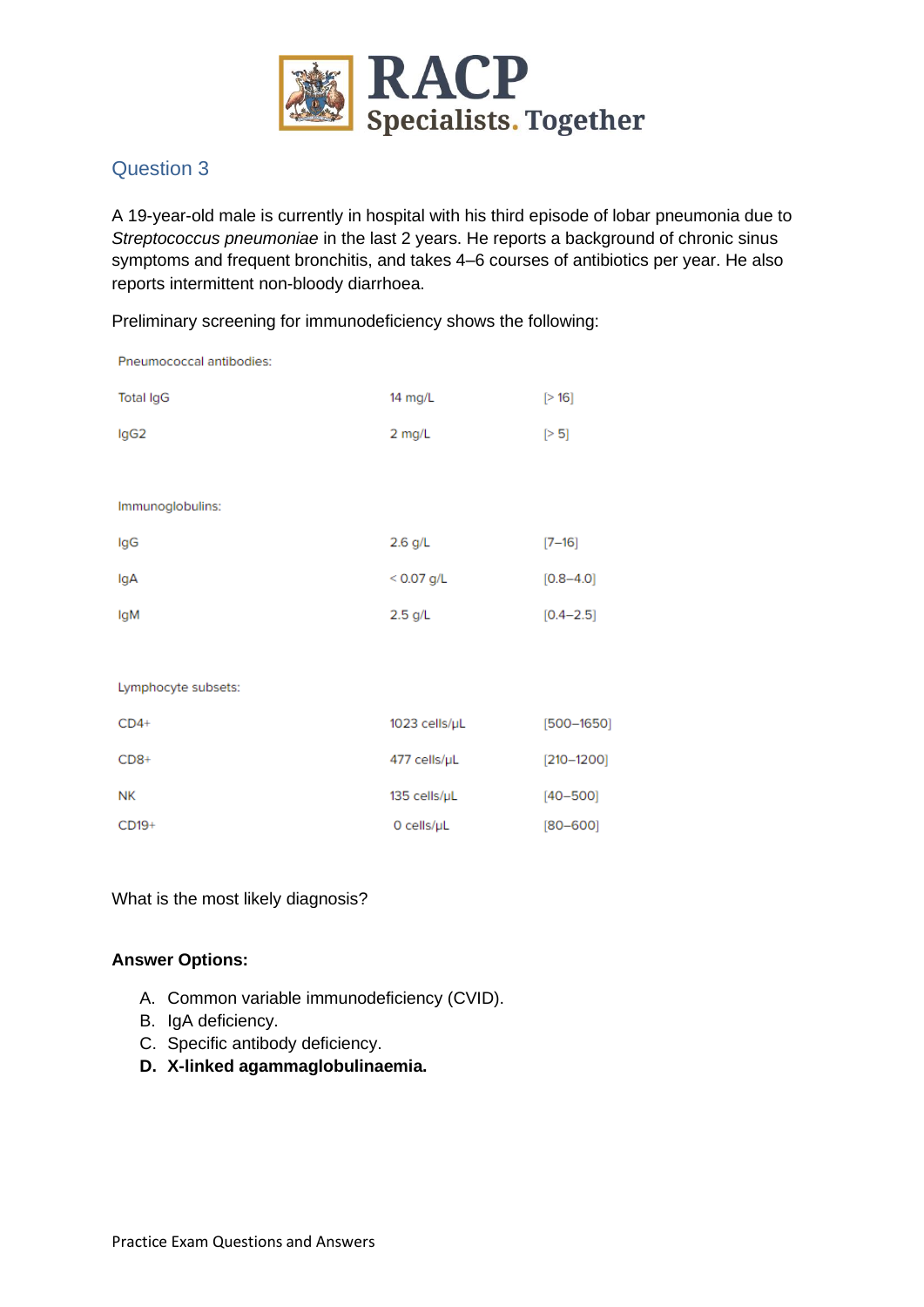

A 71-year-old woman with hypertension and a remote smoking history of 20 pack years is found to have abnormal kidney function on a routine blood test. Her current medications are enalapril 10 mg daily and amlodipine 10 mg daily, and her last blood pressure was 138/86 mmHg.

Her results are as follows:

| Serum creatinine                            | 168 µmol/L                    | [49–90]         |
|---------------------------------------------|-------------------------------|-----------------|
| Estimated glomerular filtration rate (eGFR) | 31 mL/min/1.73 m <sup>2</sup> | $[90 - 130]$    |
| Sodium (Na)                                 | 138 mmol/L                    | $[134 - 145]$   |
| Potassium (K)                               | 4.7 mmol/L                    | $[3.5 - 5.0]$   |
| Haemoglobin (Hb)                            | 116 $q/L$                     | $[120 - 160]$   |
| Calcium (Ca)                                | 2.45 mmol/L                   | $[2.20 - 2.55]$ |
| Phosphate $(POA)$                           | 1.3 mmolL                     | $[0.78 - 1.43]$ |
| Urine albumin: creatinine ratio (ACR)       | 11 $mq/q$                     | [< 3.5]         |

In addition to monitoring kidney function, what additional strategy should be the focus of her management?

- A. Dietary potassium restriction.
- **B. Modification of cardiovascular risk.**
- C. Planning for dialysis access.
- D. Reduction of proteinuria.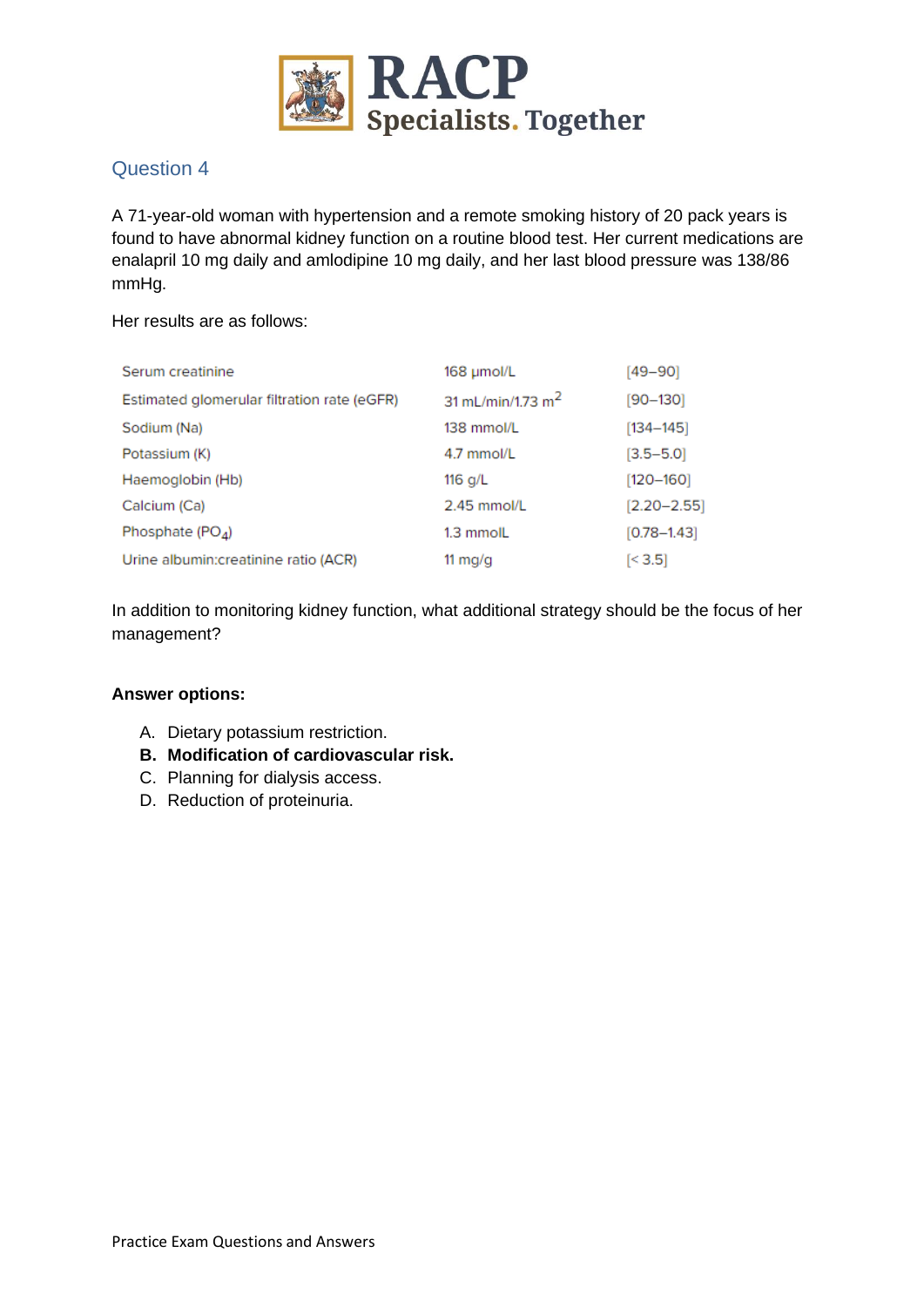

A few hours after completing the Auckland marathon, a 24-year-old is taken to the emergency department by her concerned partner on account of increasing confusion. On assessment she is found to be disoriented in time and place, but has no focal neurological deficit. Other than mild tachypnoea and myalgia in her legs, the remainder of a full clinical examination reveals no abnormal findings.

The following biochemistry is obtained:

| Sodium (Na)       | 122 mmol/L | $[135 - 145]$ |
|-------------------|------------|---------------|
| Plasma osmolality | 256 mOsm/L | $[285 - 295]$ |
| Potassium (K)     | 3.6 mmol/L | $[3.5 - 5.5]$ |
| Urine osmolality  | 432 mOsm/L | $[300 - 900]$ |
| Creatinine        | 79 µmol/L  | $[45 - 90]$   |
| Glucose           | 4.8 mmol/L | $[4.0 - 5.5]$ |

What is the most appropriate way to correct her hyponatraemia?

- A. Fluid restriction.
- **B. IV hypertonic saline.**
- C. IV normal saline.
- D. Oral demeclocycline.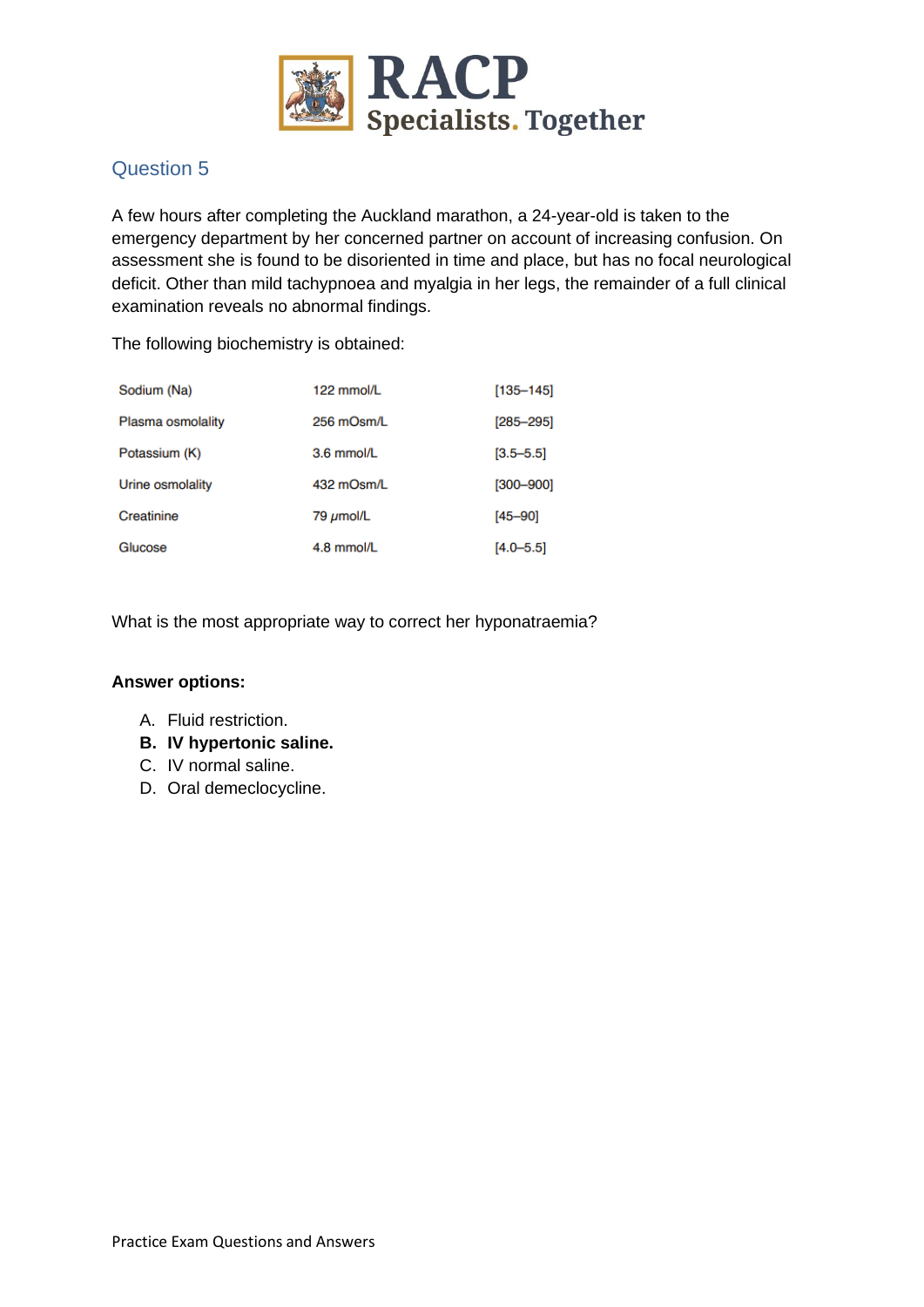

A 25-year-old man, 'A', underwent a general anaesthetic for an open reduction and fixation of a fractured femur. Following induction of anaesthesia with propofol and suxamethonium he developed tachycardia, tachypnoea, muscle rigidity and fever to 41 °C. He was treated with dantrolene for this episode of malignant hyperthermia and recovered.

This is an autosomal dominant disease.



What is the chance that this man's relative, 'B', is at risk of an episode of malignant hyperthermia?

- A. 6.25%.
- **B. 12.5%.**
- C. 25%.
- D. 50%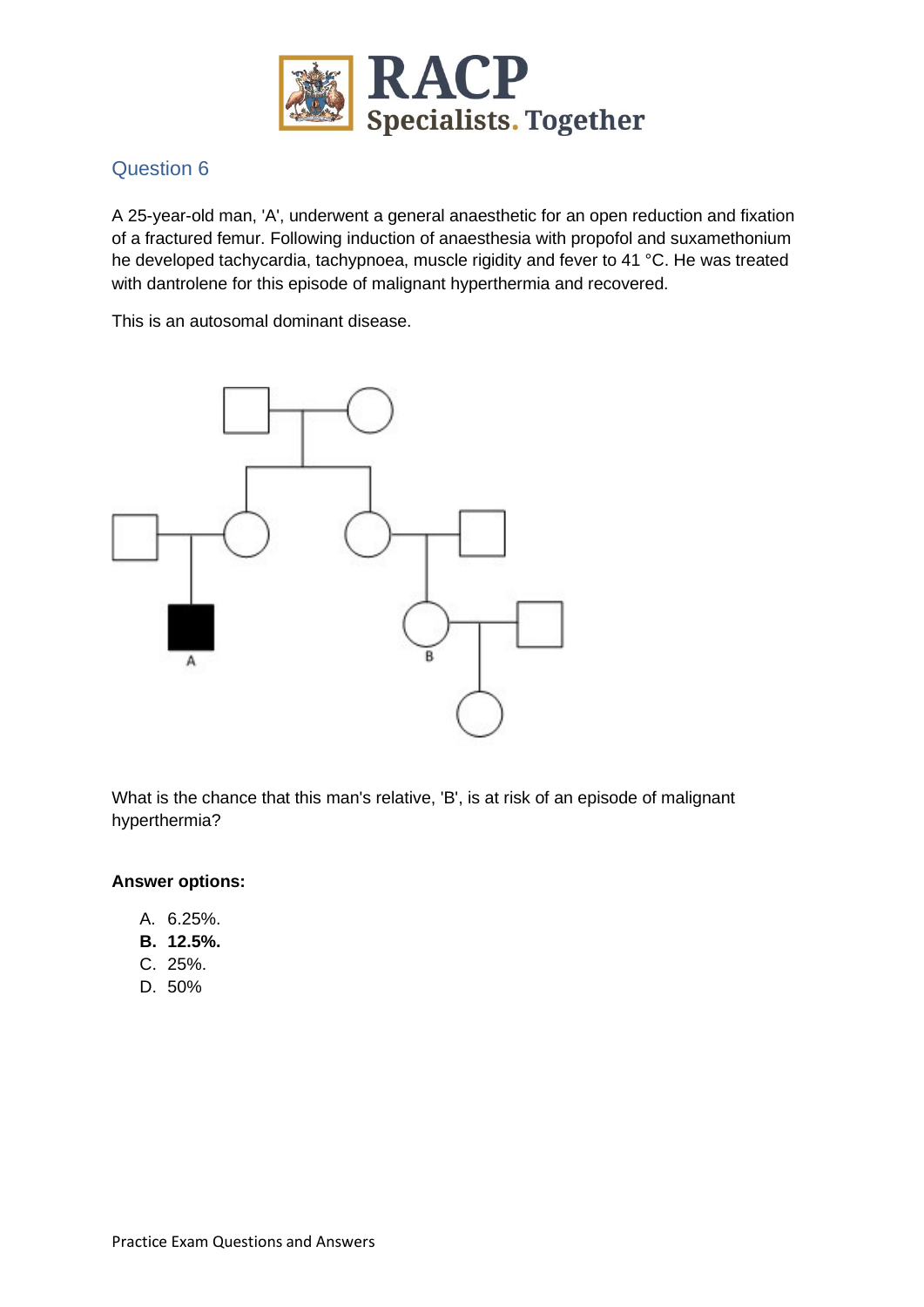

Which investigation is most specific for confirming a diagnosis of complement-mediated haemolysis?

### **Answer options:**

- A. Direct antiglobulin (Coombs).
- **B. Free haemoglobin.**
- C. Haptoglobin.
- D. Lactate dehydrogenase.

# Question 8

In a randomised controlled trial, the time from recruitment to the first cardiovascular event is measured.

What is the best term to express the result?

#### **Answer options:**

#### **A. Hazard ratio.**

- B. Incidence rate.
- C. Odds ratio.
- D. Relative risk.

## Question 9

BCL-2 inhibitors have recently been shown to have therapeutic efficacy in blood cancers.

What is the function of BCL-2 protein?

- A. Activates cell death receptors.
- B. Activates cell survival proteins.
- C. Activates effector caspases.
- **D. Inhibits cell apoptotic proteins.**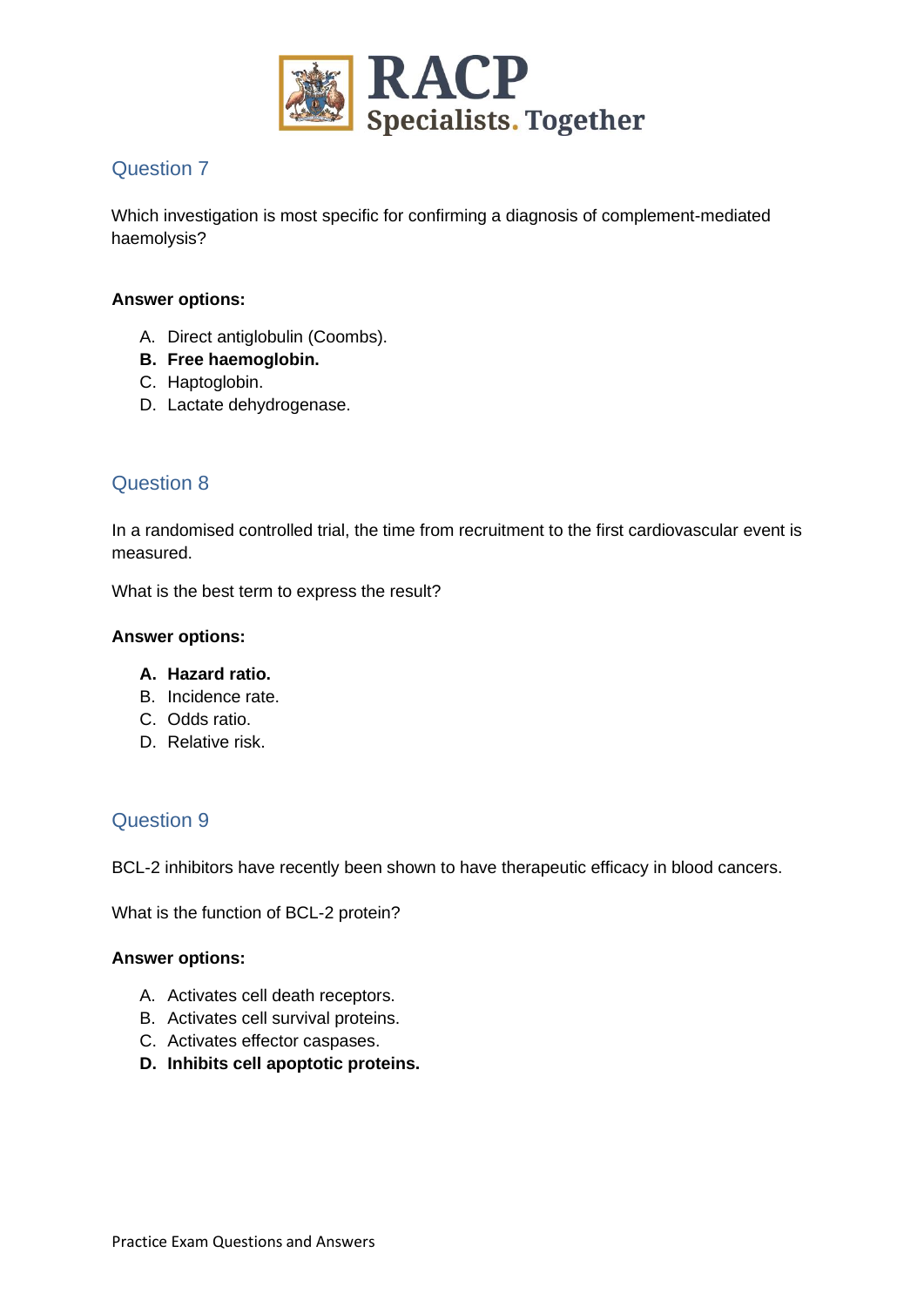

Molecular mimicry may account for the development of carditis in acute rheumatic fever.

The streptococcal M protein and *N*-acetyl-beta-D-glucosamine share epitopes with which component of cardiac tissue?

#### **Answer options:**

- A. Actin.
- B. Desmosomes.
- **C. Myosin.**
- D. T-tubules.

### Question 11

Febuxostat is a newer urate-lowering therapy than allopurinol.

Based on randomised controlled trial data in chronic gout, what is the main benefit of febuxostat 80 mg daily over allopurinol 300 mg daily?

- A. Faster resolution of tophi.
- B. Fewer cardiovascular events.
- C. Fewer flares of acute gout.
- **D. Lower serum uric acid.**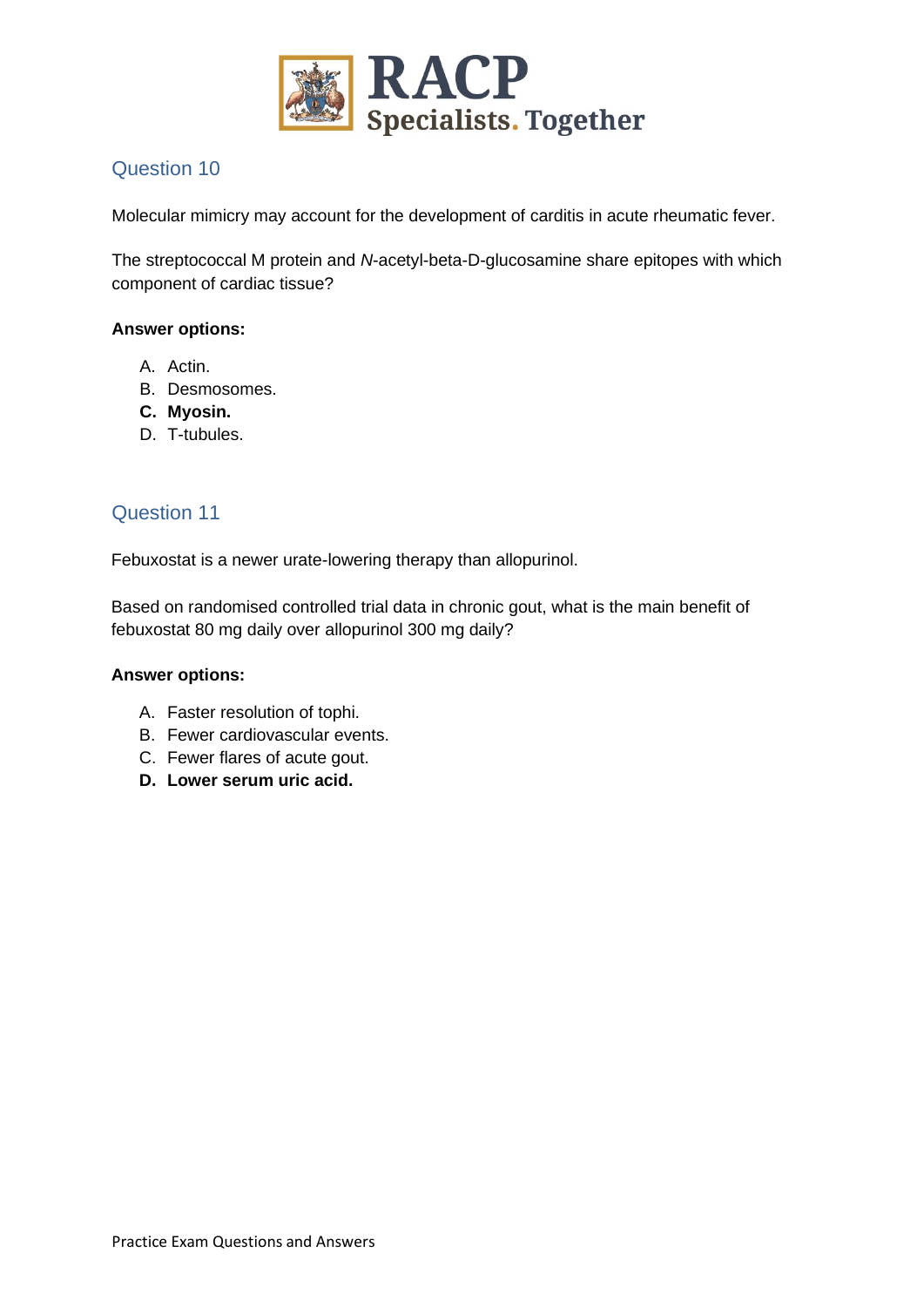

A 40-year-old female with a history of gastro-oesophageal reflux managed with highdosepantoprazole is admitted with severe hypertension and acute kidney injury (creatinine 315 µmol/L [49–90]). She has a history of Raynaud's and you note peripheral telangiectasia and grade III fundal hypertensive changes. Urinalysis is bland and the full blood count shows normochromic normocytic anaemia with a platelet count of  $115 \times 109/L$  [150–400]. The renal ultrasound is normal.

What is the most likely cause of her hypertension and AKI?

### **Answer options:**

- A. Acute interstitial nephritis.
- B. Conn syndrome.
- C. Phaeochromocytoma.
- **D. Systemic sclerosis.**

## Question 13

A 71-year-old male with hypertension, chronic obstructive pulmonary disease from cigarette smoking and previous coronary artery bypass grafting presents with a 3-day history of anuria and dyspnoea. He is taking ramipril, atorvastatin, amlodipine, clopidogrel and aspirin, amoxycillin, pantoprazole and inhaled corticosteroids. Blood pressure is 200/105 mmHg and an ECG shows previous anterior myocardial infarction. A renal ultrasound shows a 6 cm right kidney and an 11 cm left kidney. No urine is noted in the bladder. The creatinine is 900 μmol/L and the patient requires urgent haemodialysis for acute pulmonary oedema.

What is the most likely diagnosis?

- A. Acute interstitial nephritis.
- B. Aortic dissection.
- C. Pyelonephritis.
- **D. Renal thromboembolism.**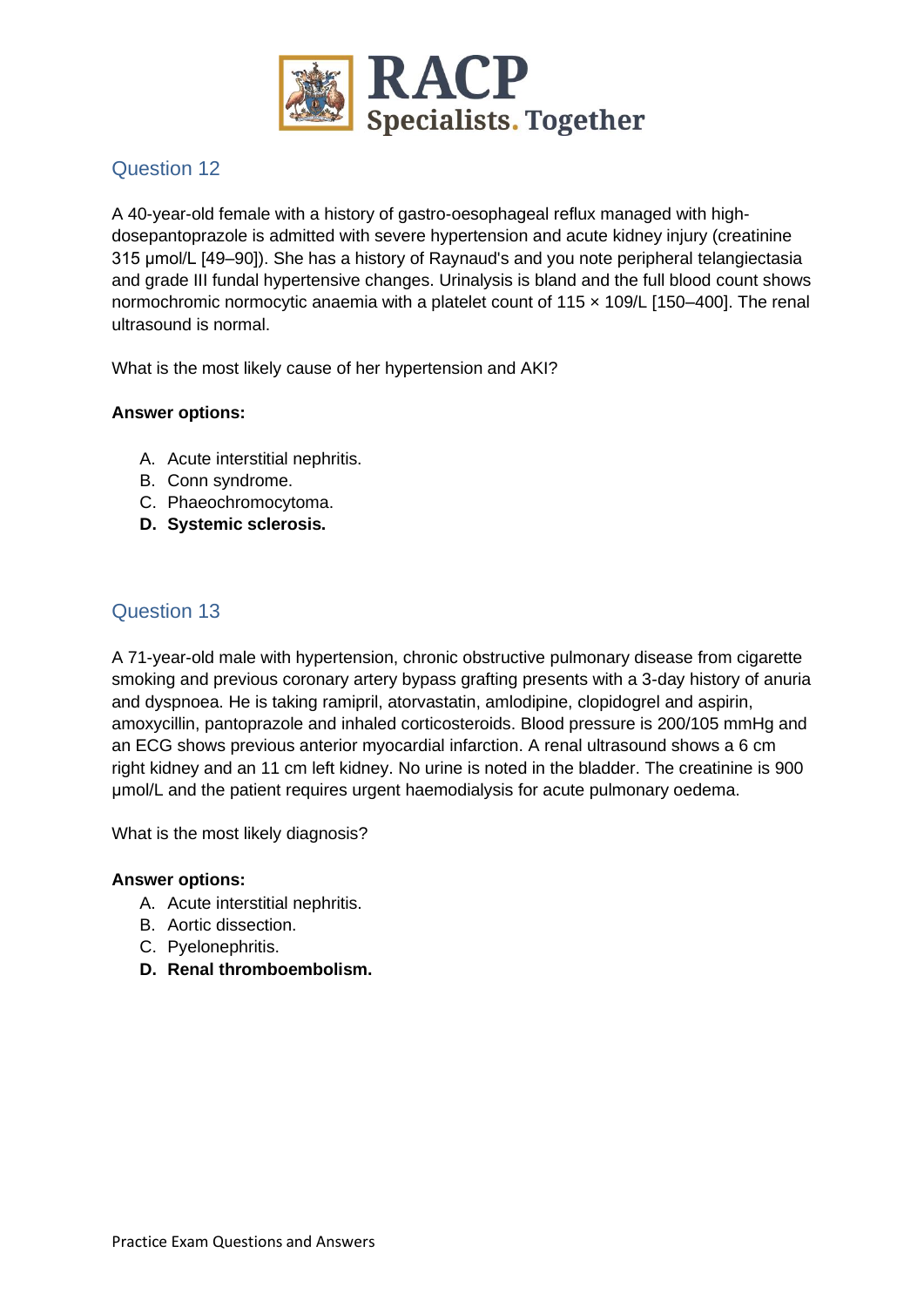

A 75-year-old man presents to his local doctor with abrupt onset of painless visual blurring affecting the left eye only, and lasting 20 minutes. On reflection, he recalls a similar episode 1 week earlier while driving, but he was able to complete his journey because vision in the right eye was unaffected. Currently, the neurological examination is normal.

Which artery stenosis would be expected to cause this presentation?

#### **Answer options:**

- A. Basilar.
- **B. Left carotid.**
- C. Left vertebral.
- D. Right carotid.

# Question 15

Pizotifen is a medication used in migraine prophylaxis.

Apart from drowsiness, what is the most common adverse effect of pizotifen?

- A. Hepatitis.
- B. Rash.
- C. Rebound headache.
- **D. Weight gain.**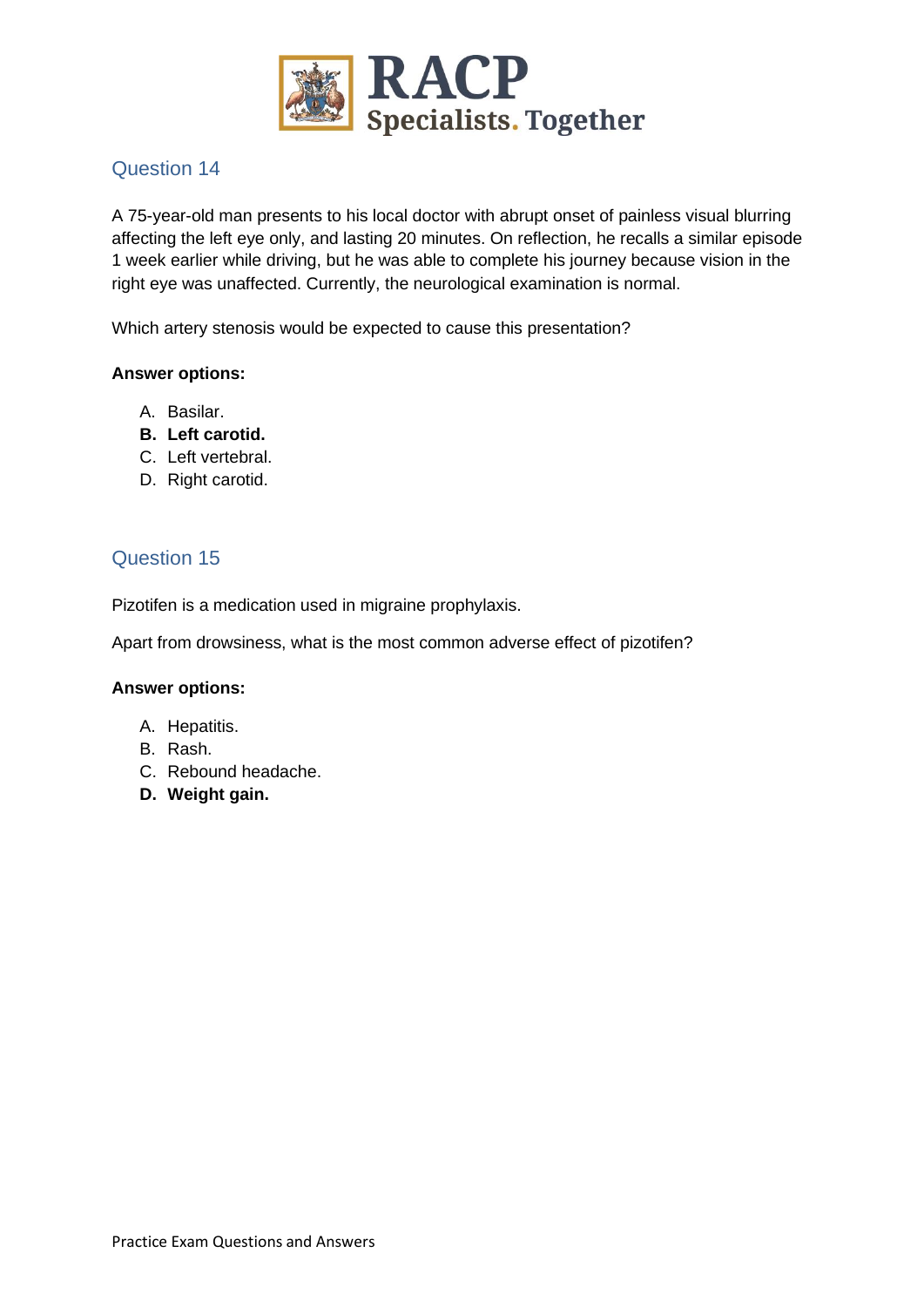

A 28-year-old otherwise healthy woman who is 36/40 pregnant presents with dyspnoea for 1 week and left lower limb swelling for 2 days. Her temperature is 37.4 °C, blood pressure is 136/86 mmHg, heart rate is 98 beats per minute and oxygen saturations are 98% on room air. Her left calf diameter measures 2 cm greater than the right. An ECG and chest radiograph are normal.

Which is the next most appropriate investigation?

### **Answer options:**

- A. CT pulmonary angiogram.
- B. D-dimer.
- C. Echocardiogram.
- **D. Lower limb Doppler ultrasound.**

## Question 17

You are trying to decide whether to institute a screening program for type 2 diabetes. You find data indicating that a HbA<sub>1c</sub> of 6.4% (46 mmol/mol) or greater has a sensitivity of 40% and a specificity of 80%. You estimate that the prevalence of undiagnosed type 2 diabetes in your community is 20%.

What will be the ratio of true positives to false positives if you institute a screening program?

- A. 1:1.
- **B. 1:2.**
- C. 1:4.
- D. 2:1.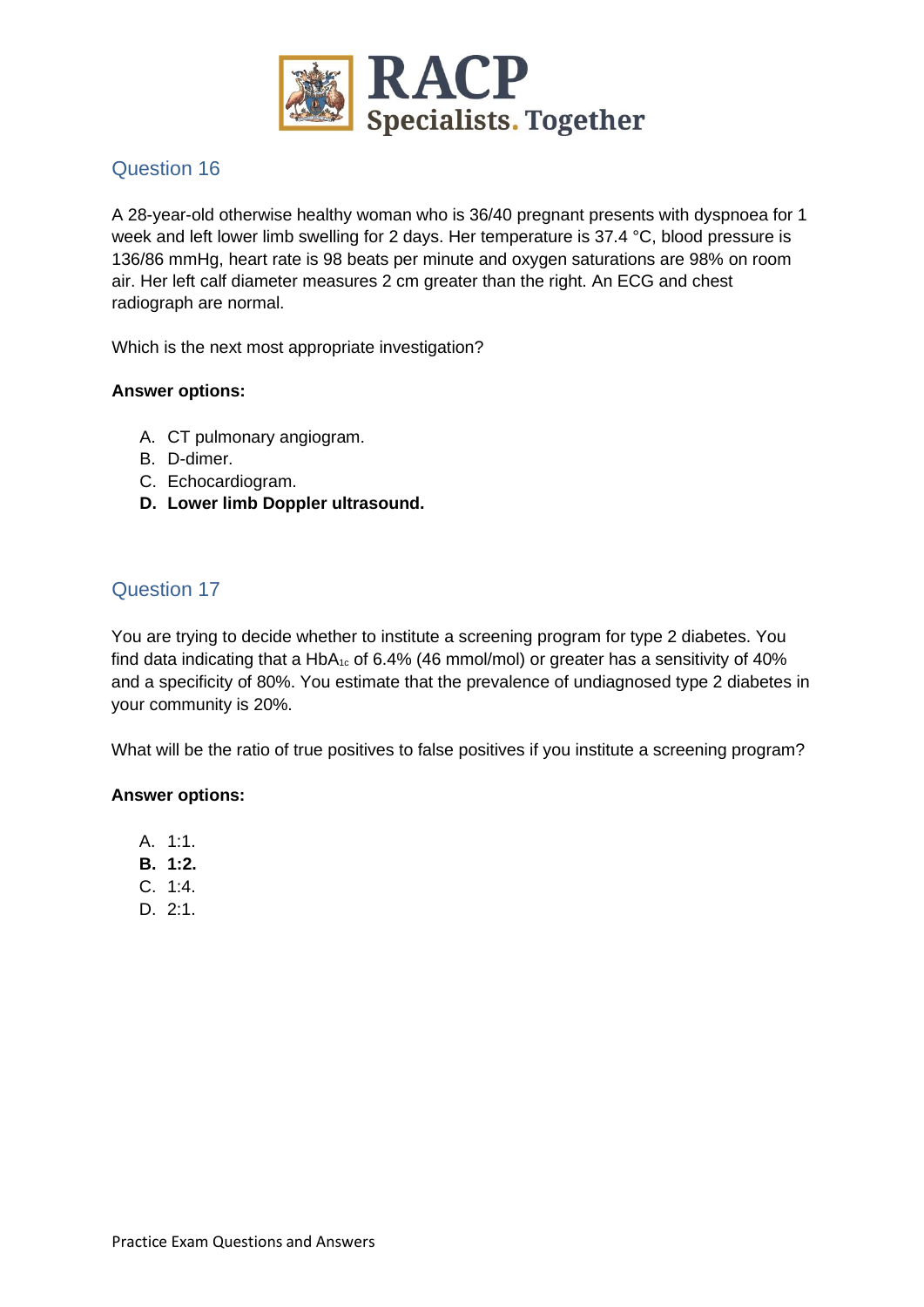

A 52-year-old man with known diabetes mellitus and hypertension presents with sudden onset of painless monocular visual loss 24 hours ago. Examination findings are as follows: left optic disc swelling seen on fundoscopy; visual acuity 6/6 on the right, 6/24 on the left; colour desaturation on the left; left relative afferent pupillary defect.

What is the most likely diagnosis?

- A. Carotid artery stenosis.
- B. Central retinal artery occlusion.
- **C. Ischaemic optic neuropathy.**
- D. Occipital stroke.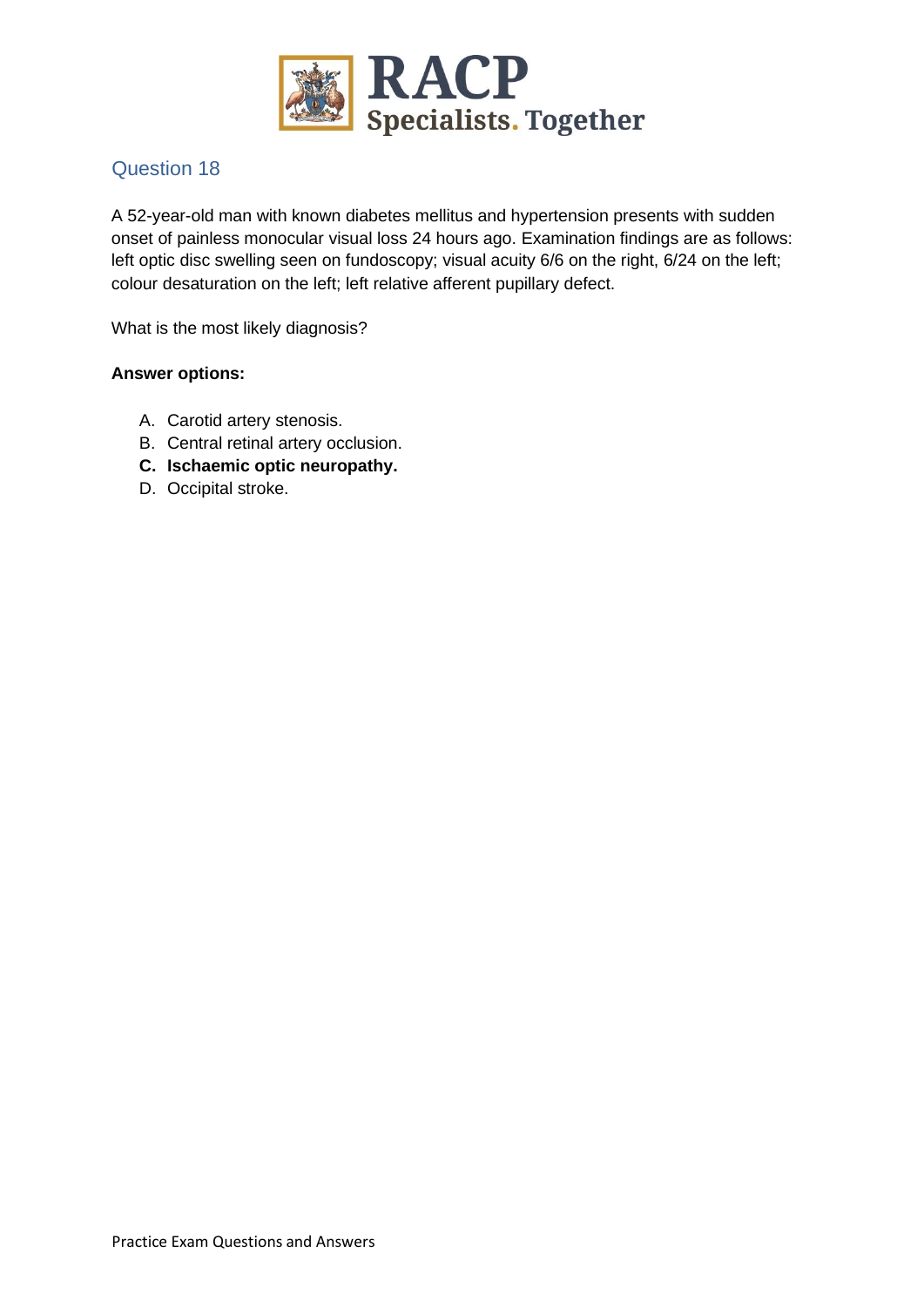

A 62-year-old man had a recent diagnosis of lung cancer. While waiting for his cancer treatment to commence, he presented to the hospital emergency with worsening dyspnoea and haemoptysis, and a CT scan of the chest was performed (shown).



What is the most likely cause of the opacity indicated by the arrow?

#### **Answer options:**

### **A. Distal lung collapse.**

- B. Lung cancer mass.
- C. Pneumonic consolidation.
- D. Pulmonary haemorrhage.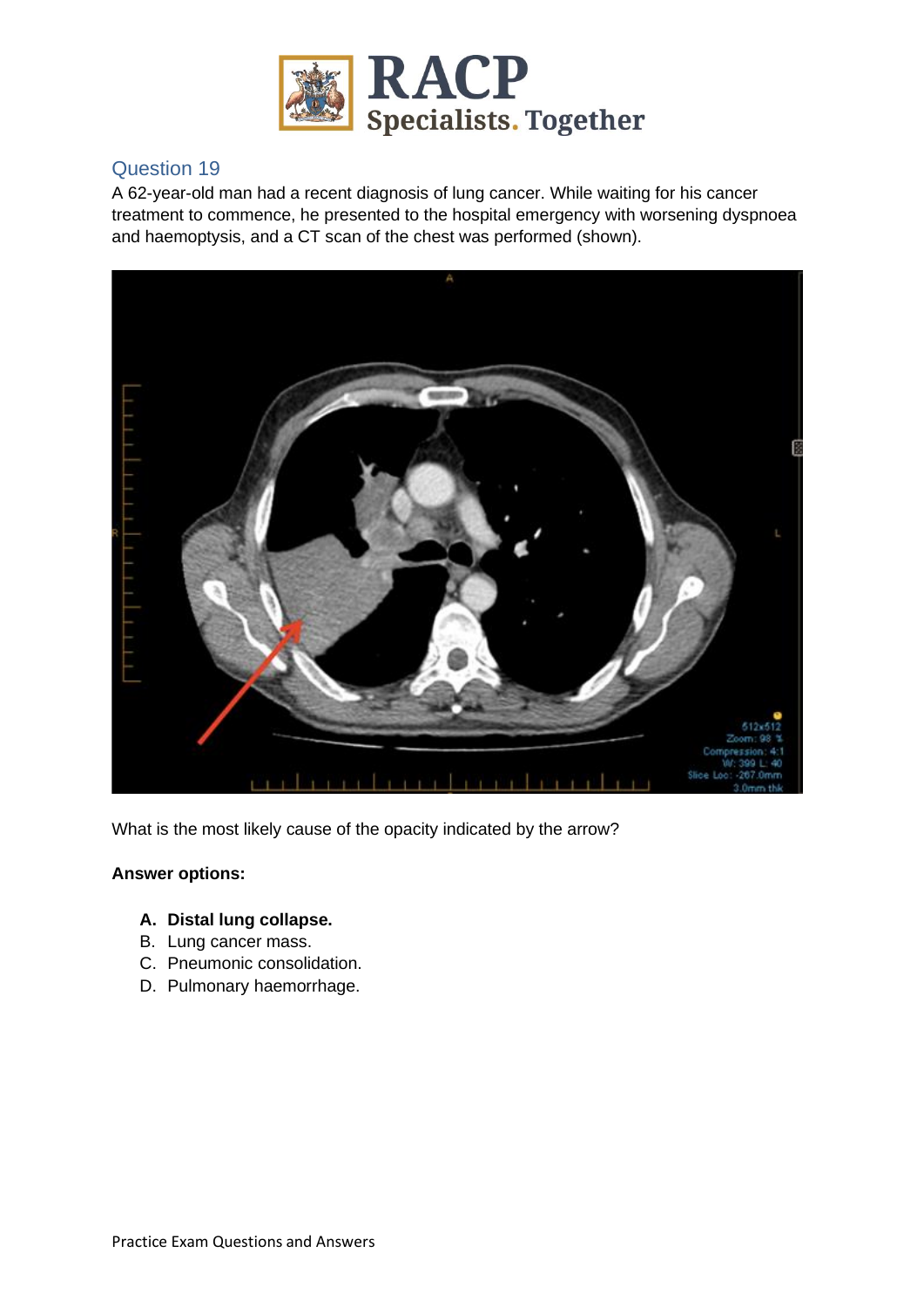

*N*-methyl-D-aspartate (NMDA) receptors are activated by which one of the following?

### **Answer options:**

- A. Dopamine.
- **B. Glutamate.**
- C. Melatonin.
- D. Noradrenaline.

# Question 21

In patients undergoing acute rejection of the renal allograft, biopsy specimens are likely to show predominant infiltration of the graft by which one of the following?

### **Answer options:**

- A. B-cells.
- B. Dendritic cells.
- C. Macrophages.
- **D. T-cells.**

## Question 22

Neurofibrillary tangles are typically seen in what type of dementia?

#### **Answer options:**

#### **A. Alzheimer disease.**

- B. Dementia with Lewy bodies.
- C. Frontotemporal dementia.
- D. Parkinson disease dementia.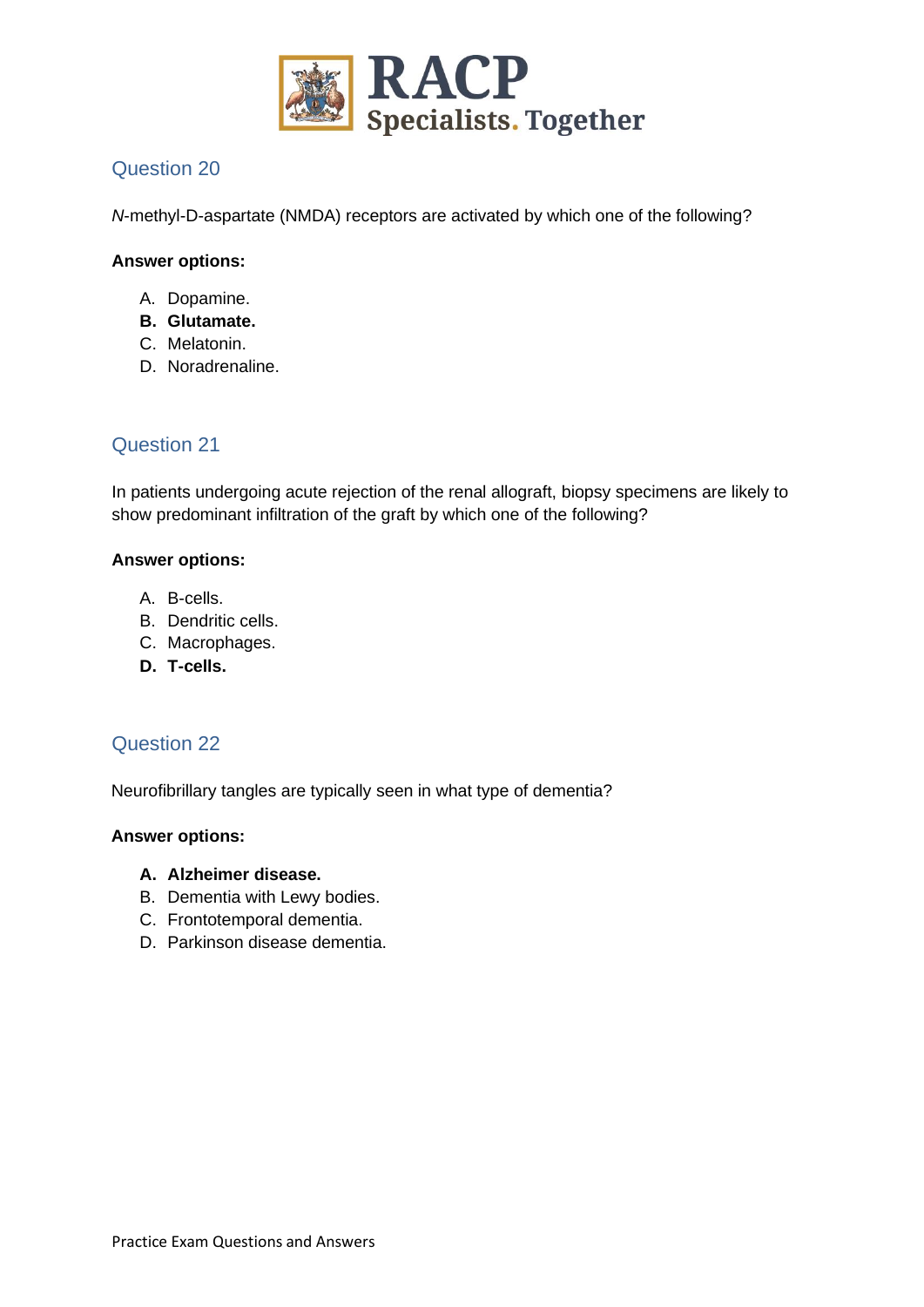

Which antioxidant is required for the conversion of the paracetamol metabolite *N*-acetyl-*p*benzoquinone imine (NAPQI) to non-toxic substances?

### **Answer options:**

- A. Catalase.
- B. Catechol-*O*-methyltransferase.
- **C. Glutathione.**
- D. Lipoic acid.

### Question 24

By which mechanism does dobutamine predominantly increase cardiac output?

#### **Answer options:**

- A. Activation of cell surface dopamine receptors.
- B. Inhibition of alpha-adrenoceptors.
- C. Reduction in breakdown of cyclic AMP.
- **D. Stimulation of beta-adrenoceptors.**

### Question 25

Which of the following is a minor criterion for the diagnosis of acute rheumatic fever?

- A. Carditis.
- B. Polyarthritis.
- **C. Prolonged PR interval.**
- D. Proteinuria.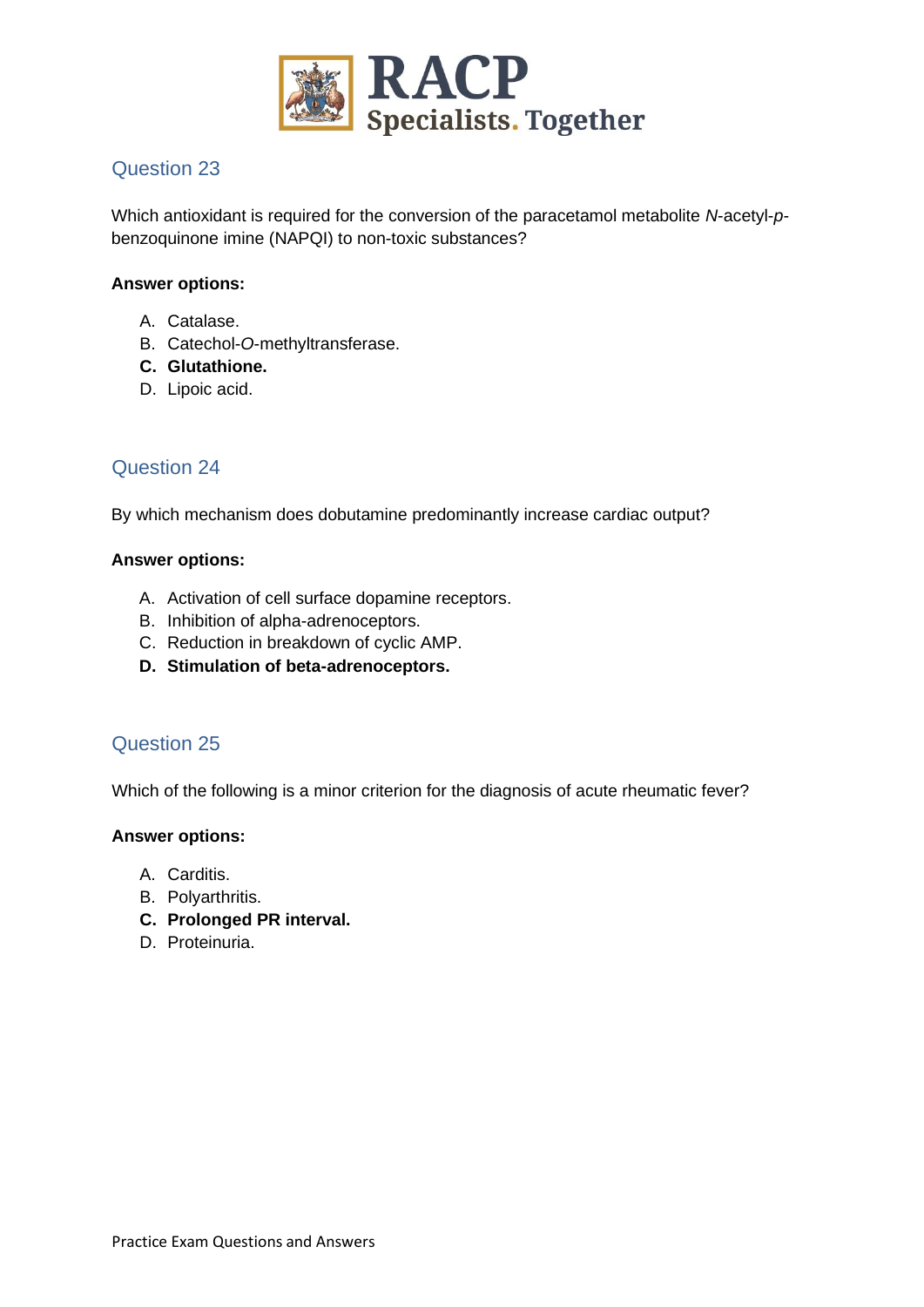

At initial diagnosis, which factor is most predictive of reduced survival in patients with metastatic renal cell cancer?

- A. Age < 60.
- B. Chromophobe histology.
- **C. Eastern Cooperative Oncology Group (ECOG) performance status of 3.**
- D. Lung metastases.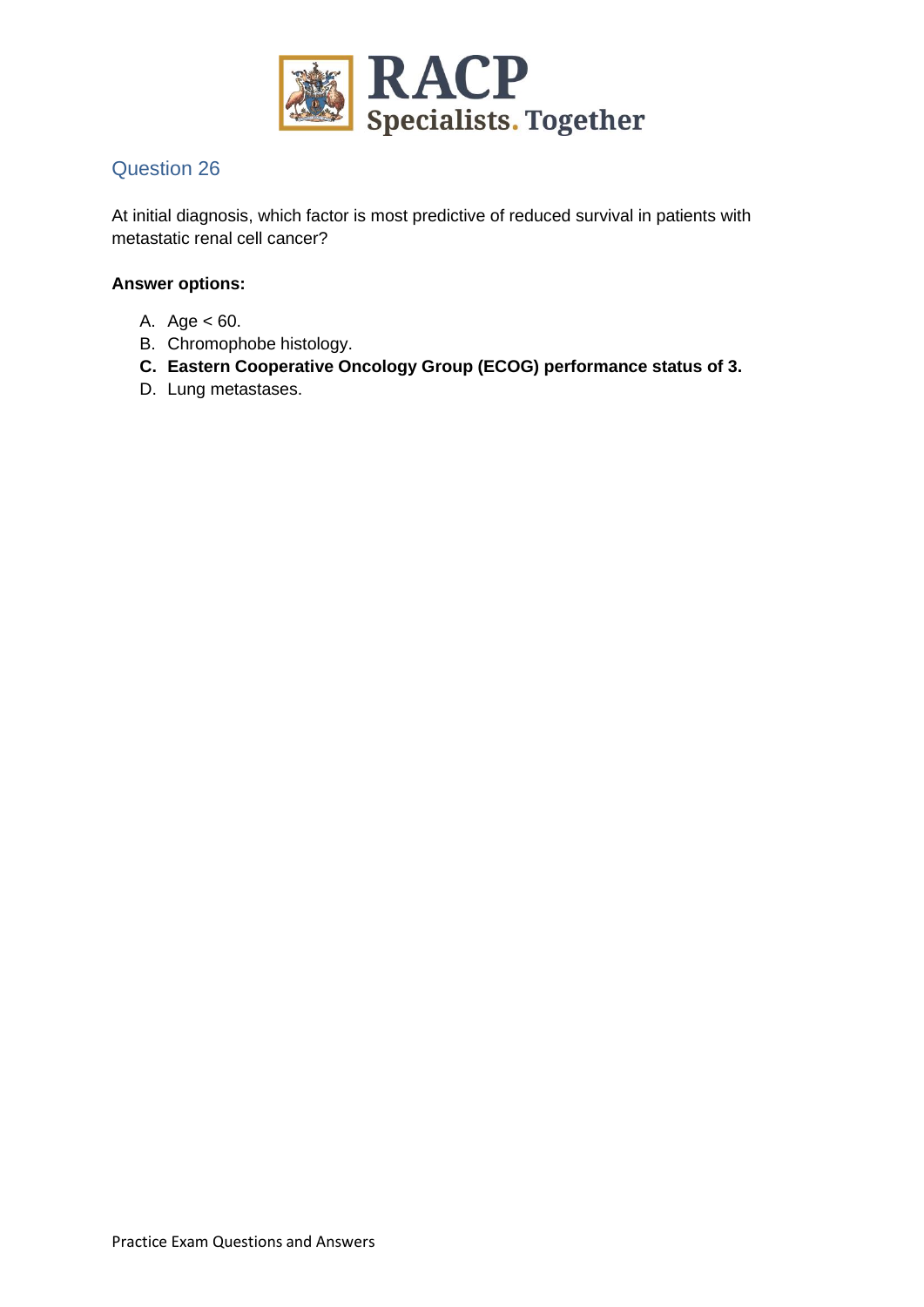

### **Questions 27 and 28 are about hormones.**

Which hormone released from intestinal L cells can lead to delayed gastric emptying, increased post-prandial insulin release and improved satiety?

#### **Answer options:**

- A. Cholecystokinin.
- B. Gastrin.
- C. Ghrelin.
- D. Glucagon.
- **E. Glucagon-like peptide-1 (GLP-1).**
- F. Histamine.
- G. Peptide YY.
- H. Secretin.

## Question 28

### **Questions 27 and 28 are about hormones.**

Which hormone binds a plasma membrane-bound G-protein coupled receptor, leading to increased glycogenolysis?

- A. Cholecystokinin.
- B. Gastrin.
- C. Ghrelin.
- **D. Glucagon.**
- E. Glucagon-like peptide-1 (GLP-1).
- F. Histamine.
- G. Peptide YY.
- H. Secretin.